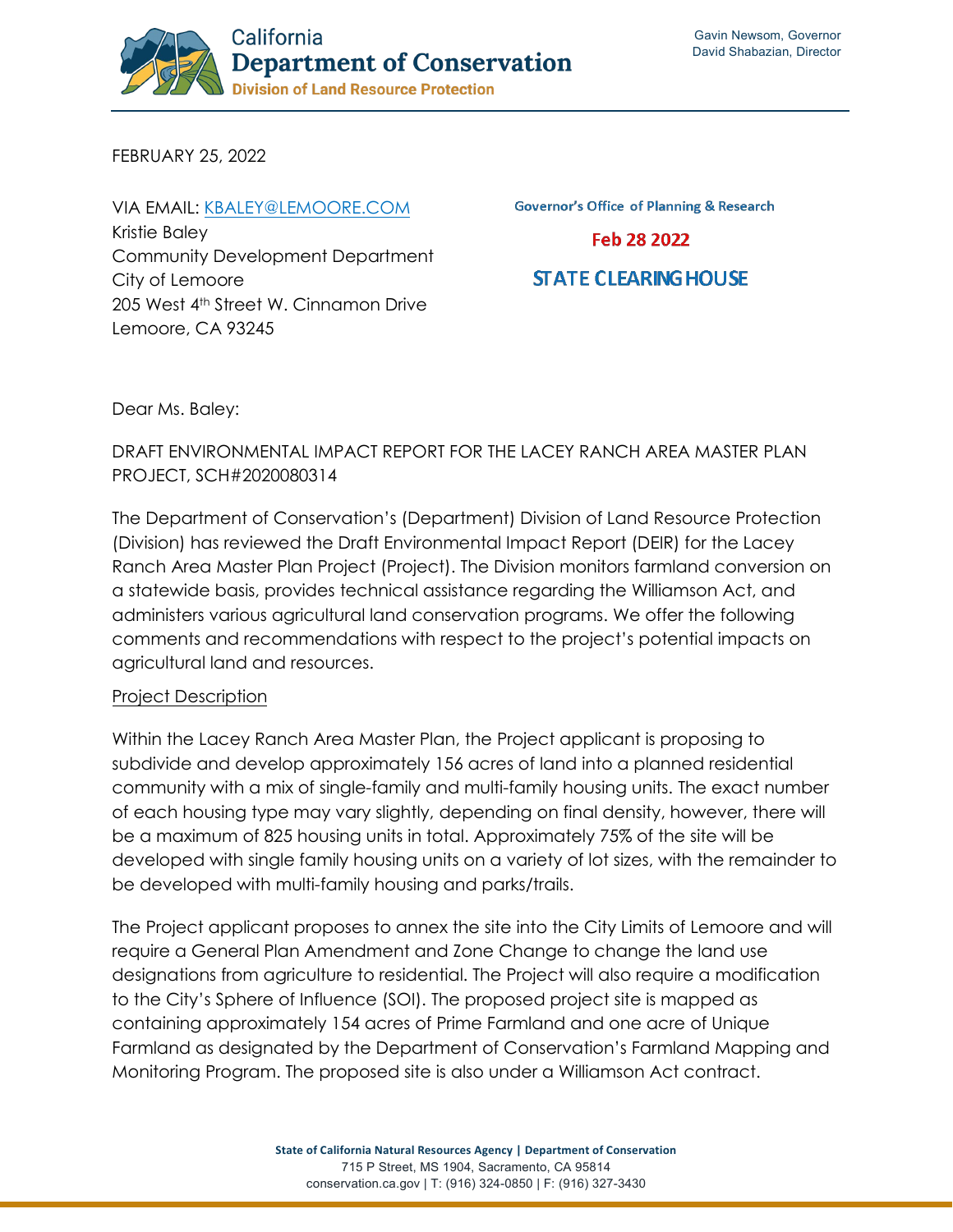## Department Comments

The conversion of agricultural land represents a permanent reduction and significant impact to California's agricultural land resources. CEQA requires that all feasible and reasonable mitigation be reviewed and applied to projects. Under CEQA, a lead agency should not approve a project if there are feasible alternatives or feasible mitigation measures available that would lessen the significant effects of the project.

All mitigation measures that are potentially feasible should be included in the project's environmental review. A measure brought to the attention of the lead agency should not be left out unless it is infeasible based on its elements.

Consistent with CEQA Guidelines, the Department recommends the County consider agricultural conservation easements, among other measures, as potential mitigation. (See Cal. Code Regs., tit. 14, § 15370 [mitigation includes "compensating for the impact by replacing or providing substitute resources or environments, including through permanent protection of such resources in the form of conservation easements."])

Mitigation through agricultural easements can take at least two forms: the outright purchase of easements or the donation of mitigation fees to a local, regional, or statewide organization or agency whose purpose includes the acquisition and stewardship of agricultural easements. The conversion of agricultural land should be deemed an impact of at least regional significance. Hence, the search for replacement lands should not be limited strictly to lands within the project's surrounding area.

Of course, the use of conservation easements is only one form of mitigation that should be considered. Any other feasible mitigation measures should also be considered. The Department suggests the lead agency revisit its consideration of agricultural easements, and/or the donation of mitigation in lieu-of fees to areas outside of its area of concern.

As stated in the DEIR, "Approximately one-third of the site (the southerly one-third) is within the City's SOI while the remaining northern two-thirds are currently outside the SOI and outside the City's Planning Boundary. As the northern two thirds of the proposed Project site was not included in the Planning Area of the 2030 Lemoore General Plan, this same area of the site was not included in the agricultural conversion analysis of the 2030 Lemoore General Plan EIR.["1](#page-1-0)

<span id="page-1-0"></span><sup>1</sup> Draft Environmental Impact Report, Lacey Ranch Area Master Plan Project, State Clearinghouse #2020080314, Chapter Three, Environmental Evaluation, 3.1 Agriculture and Forestry Resources, P.3.1- 11, [https://files.ceqanet.opr.ca.gov/264017-4/attachment/qYIvIyywIdh0RDoWzUibyW5eGi1RYRHLtUVs-](https://files.ceqanet.opr.ca.gov/264017-4/attachment/qYIvIyywIdh0RDoWzUibyW5eGi1RYRHLtUVs-IB8E_d1r3izdhtqMYVYFYLugnlqMdsqJMjjzkhwY27n0)[IB8E\\_d1r3izdhtqMYVYFYLugnlqMdsqJMjjzkhwY27n0](https://files.ceqanet.opr.ca.gov/264017-4/attachment/qYIvIyywIdh0RDoWzUibyW5eGi1RYRHLtUVs-IB8E_d1r3izdhtqMYVYFYLugnlqMdsqJMjjzkhwY27n0)